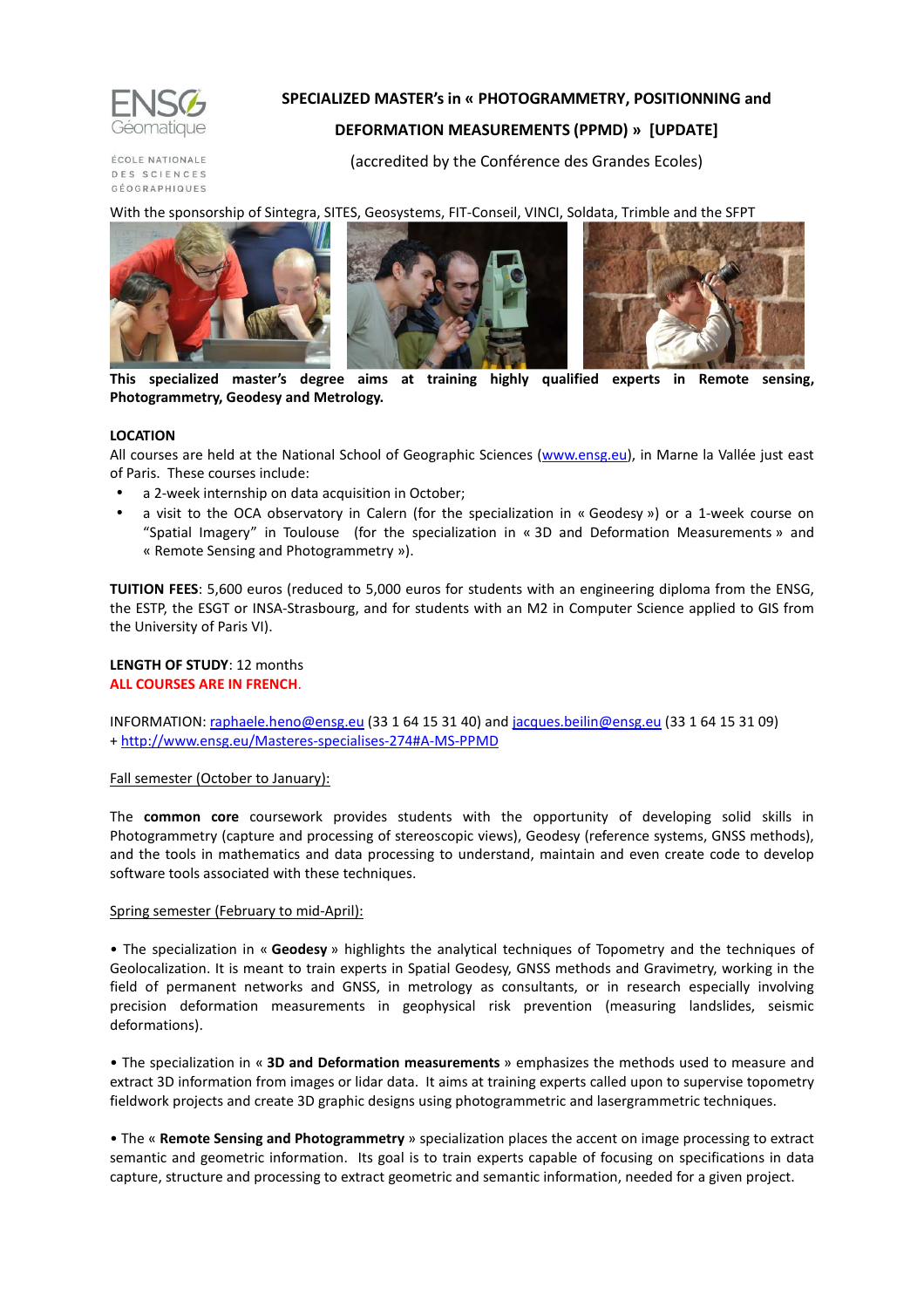| Specialization<br><b>Skills</b>                                                                         | <b>Geodesy</b>     | <b>3D and Deformation</b><br><b>Measurement</b> | Remote Sensing and<br>Photogrammetry |
|---------------------------------------------------------------------------------------------------------|--------------------|-------------------------------------------------|--------------------------------------|
|                                                                                                         |                    |                                                 |                                      |
| Analysis and design of data processing tools associated with Geodesy, Photogrammetry and Remote Sensing | XX                 | Xx                                              | XX                                   |
| <b>GNSS, Spatial Geodesy</b>                                                                            | <b>XXX</b>         | $\boldsymbol{\mathsf{x}}$                       | $\boldsymbol{x}$                     |
| Precision Topometry                                                                                     | XX                 | X                                               | $\boldsymbol{x}$                     |
| <b>Physical Geodesy</b>                                                                                 | XX                 | $\pmb{\mathsf{X}}$                              | $\boldsymbol{x}$                     |
| Image Processing                                                                                        | $\pmb{\mathsf{x}}$ | Xx                                              | <b>XXX</b>                           |
| Expertise in Sensors (optical, radar, lidar)                                                            | $\pmb{\chi}$       | Xx                                              | XX                                   |
| Stereo Image Capture Design                                                                             | XX                 | XX                                              | XX                                   |
| 3D Image Modelling                                                                                      | $\pmb{\mathsf{x}}$ | <b>XXX</b>                                      | XX                                   |
| Computer-assisted Image Analysis                                                                        | $\pmb{\chi}$       | $\pmb{\chi}$                                    | <b>XXX</b>                           |
| Architectural Image Analysis                                                                            | XX                 | <b>XXX</b>                                      | $\pmb{\mathsf{x}}$                   |

Legend:

**x: general knowledge of the field xx: mastery xxx: expertise**